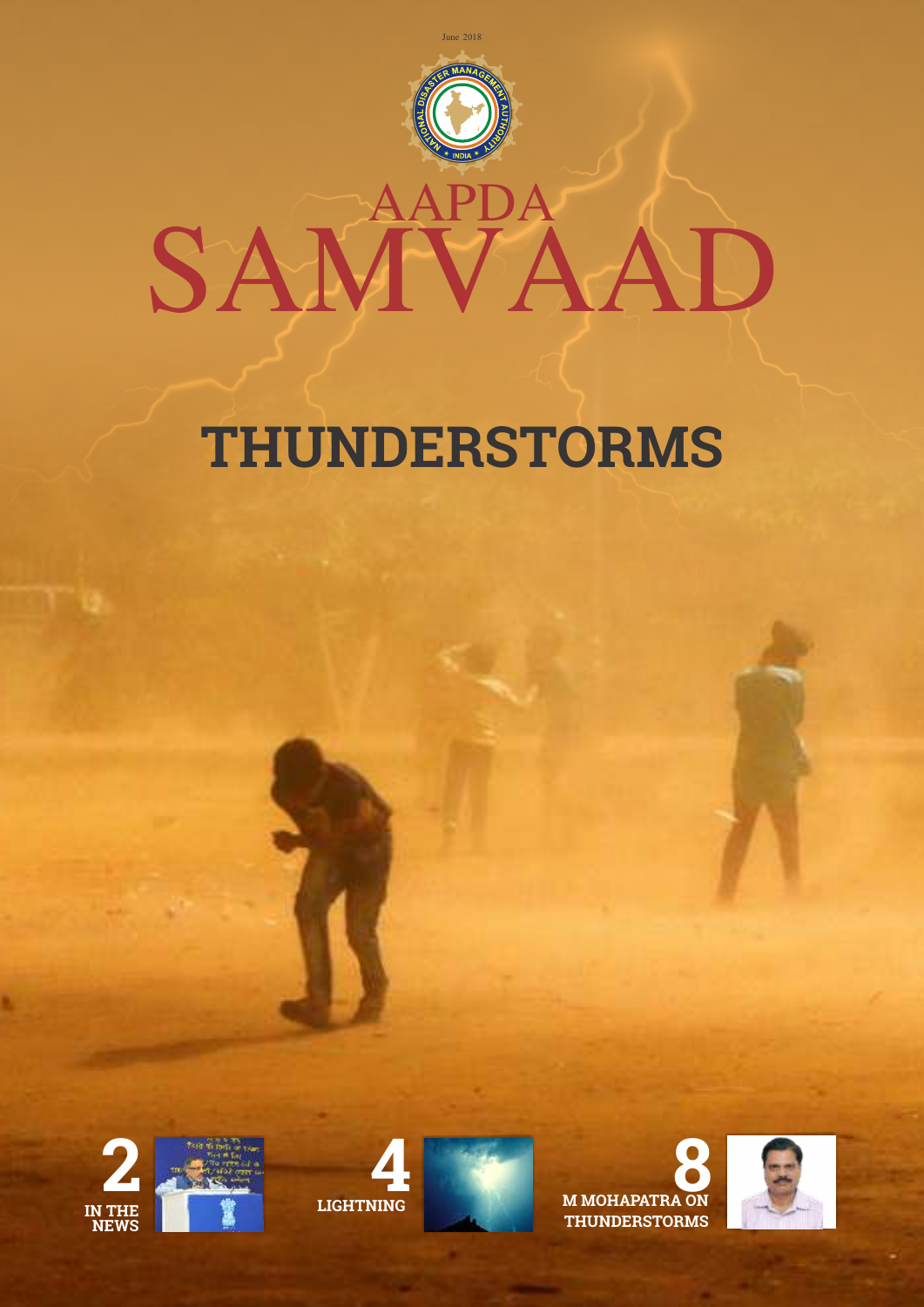#### **Centre urges States to be better prepared**

Union Home Secretary Shri Rajiv Gauba asked all concerned officials of Central and State governments to be better prepared so as to minimise the impact of disasters. He was speaking at the annual conference of relief commissioners/ secretaries, which was held in New Delhi on May 18, 2018.

"We have to build our capacities through better weather forecast, conducting mock drills and improved resource management," he said. He also emphasised upon building capacities at the city and district levels and involving communities.

In his address, Shri R. K. Jain, Member, NDMA, said that the Centre and the States should continue with their coordinated efforts to minimise losses due to floods and cyclones.



The conference was attended by relief commissioners of State governments and Union Territories and officials of NDMA, National Disaster Response Force (NDRF), India Meteorological Department (IMD), Geological Survey of India (GSI), Ministry of Defence and Central Water Commission (CWC).

#### **Meeting on Nipah virus outbreak**

NDMA on May 23, 2018 conducted a meeting to review the status of Nipah virus outbreak reported from Kerala.

Representatives from Kerala apprised NDMA about the efforts that were made by the State Government in tackling and containing the outbreak. The State Government was constantly monitoring the situation in a proactive manner.

They also informed that experts from National Centre for Disease Control (NCDC), Ministry of Health and Family Welfare (MoHFW); All India Institute of Medical Sciences (AIIMS), New Delhi;



Safdarjung Hospital, Delhi and Department of Animal husbandry, Dairy and Fisheries (DADF) were already working with the State Government on the ground.

NDMA emphasised on the need to be prepared to take any necessary action at a short notice.

Representatives from NCDC, MoHFW, AIIMS, New Delhi, National Disaster Response Force (NDRF) and DADF attended the meeting.

#### **Fire advisory council meeting**

Lt. Gen. N. C. Marwah (Retd.), Member, NDMA, inaugurated the 39th standing fire advisory council meeting at the National Fire Service College in Nagpur, Maharashtra on May 24, 2018. The meeting was organised by the Directorate General Fire Service, civil defence and home guards, New Delhi.

State governments should encourage the modernisation of fire safety techniques, said Lt. Gen. Marwah. He also emphasised upon the proper implementation of national building code 2016, a set of guidelines for regulating the building construction activities.

He also urged citizens to take up basic disaster management training so that they act as first responders and reduce the impact in a disaster situation.

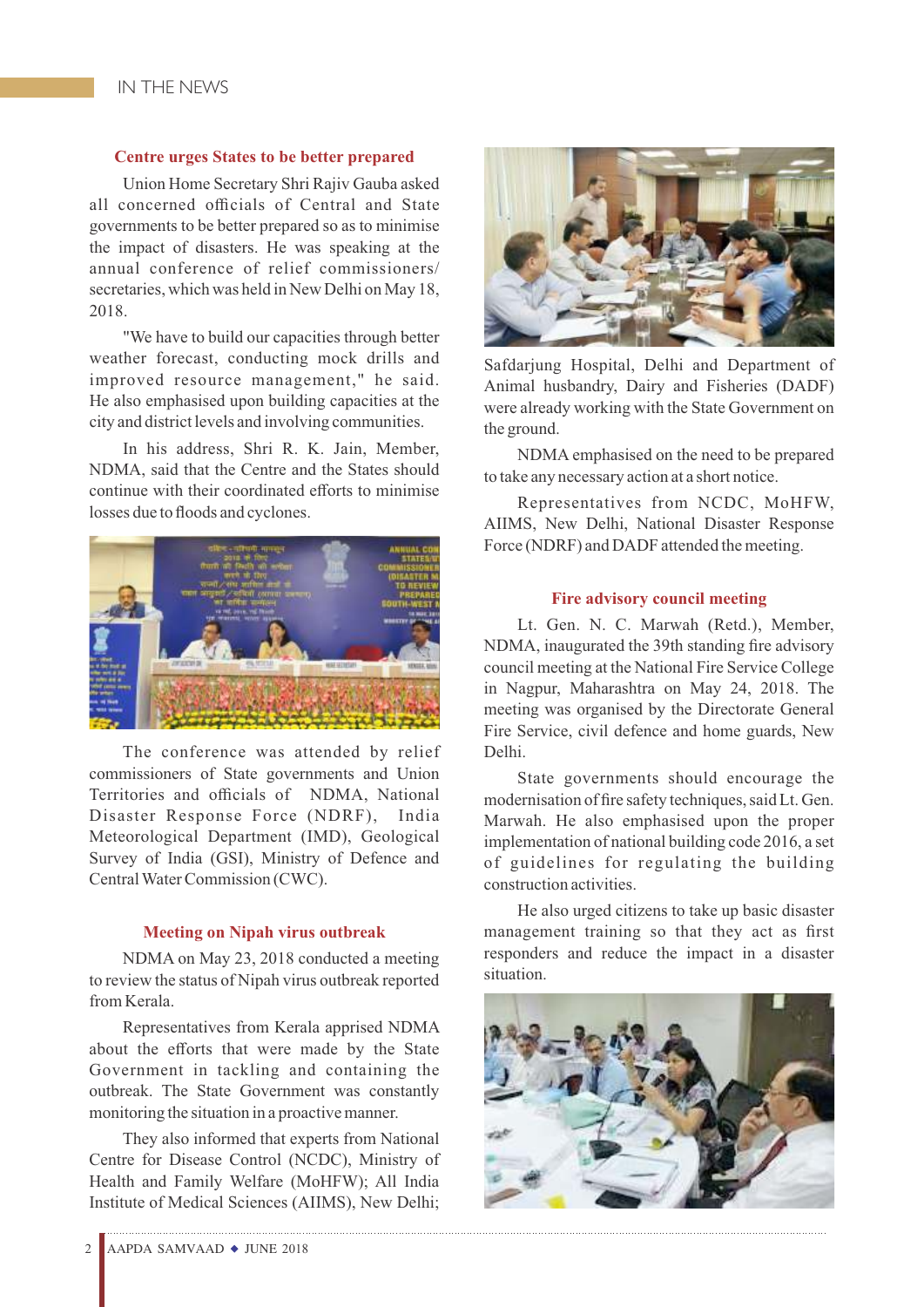#### **India at Understanding Risk Forum**

At the fifth global Understanding Risk Forum, held from May 14-18, 2018, at Mexico City, Shri Kamal Kishore, Member, NDMA moderated a plenary session on 'Application of Artificial Intelligence in Disaster Risk Management'.

The session focused on challenges and opportunities presented by artificial intelligence and machine learning on issues related to disaster risk management.

It featured leading experts from the industry, including Nell Watson from Singularity University, Ahmad Wani from OneConcern, Stephen Winchell from US Intelligence Advanced Research Projects Activity (IARPA) and Melanie Warrick from Google.

Shri Kishore also represented India at the Consultative Group Meeting of the Global Facility for Disaster Risk Reduction. He also spoke on resilient infrastructure at yet another event at the Forum.

#### **Training programme for CBRN emergencies**

NDMA conducted a five-day basic training programme at the Sardar Vallabhbhai Patel International Airport from May 14-18, 2018. The training programme was aimed at enhancing the preparedness of Airport Emergency Handlers (AEHs) to respond to CBRN emergencies at the airports.

CBRN emergencies pertain to threats emanating due to Chemical, Biological, Radiological and Nuclear material.

The training programme was conducted in collaboration with the Airport Authority of India (AAI) and Institute of Nuclear Medicine & Allied Sciences (INMAS).

The programme consisted of lectures as well as field training, including live demonstrations of detection and decontamination including use of Personal Protective Equipment (PPE). Besides equipping the AEHs to handle CBRN emergencies, the training programme also enabled them to provide medical first aid and initial psycho-social support.



Atotal of 200 personnel were trained on various aspects of CBRN emergencies. This includes sensitization of 150 working level staff in a half day module.

#### **Lectures on CBRN emergencies and IRS**

NDMA conducted a lecture-training on 'Management of CBRN Emergencies in India' on May 16, 2018 at the Air Force Institute of Nuclear, Biological and Chemical Protection in New Delhi.

The lecture highlighted the existing and emerging threat dimensions of CBRN emergencies in India and the evaluation criteria to check preparedness of an organisation for a CBRN emergency.

The Authority also delivered a lecture on Incident Response System (IRS) at a workshop on Medical Management of CBRN Casualties at the headquarters of the Integrated Defence Staff in New Delhi on May 23, 2018.

IRS is an effective mechanism to systematically respond to an incident. By attributing roles and responsibilities to each stakeholder, it deconstructs a very complex response mechanism resulting in a swift and streamlined response.

It can be successfully implemented irrespective of size, location, type and complexity of a disaster in India.•

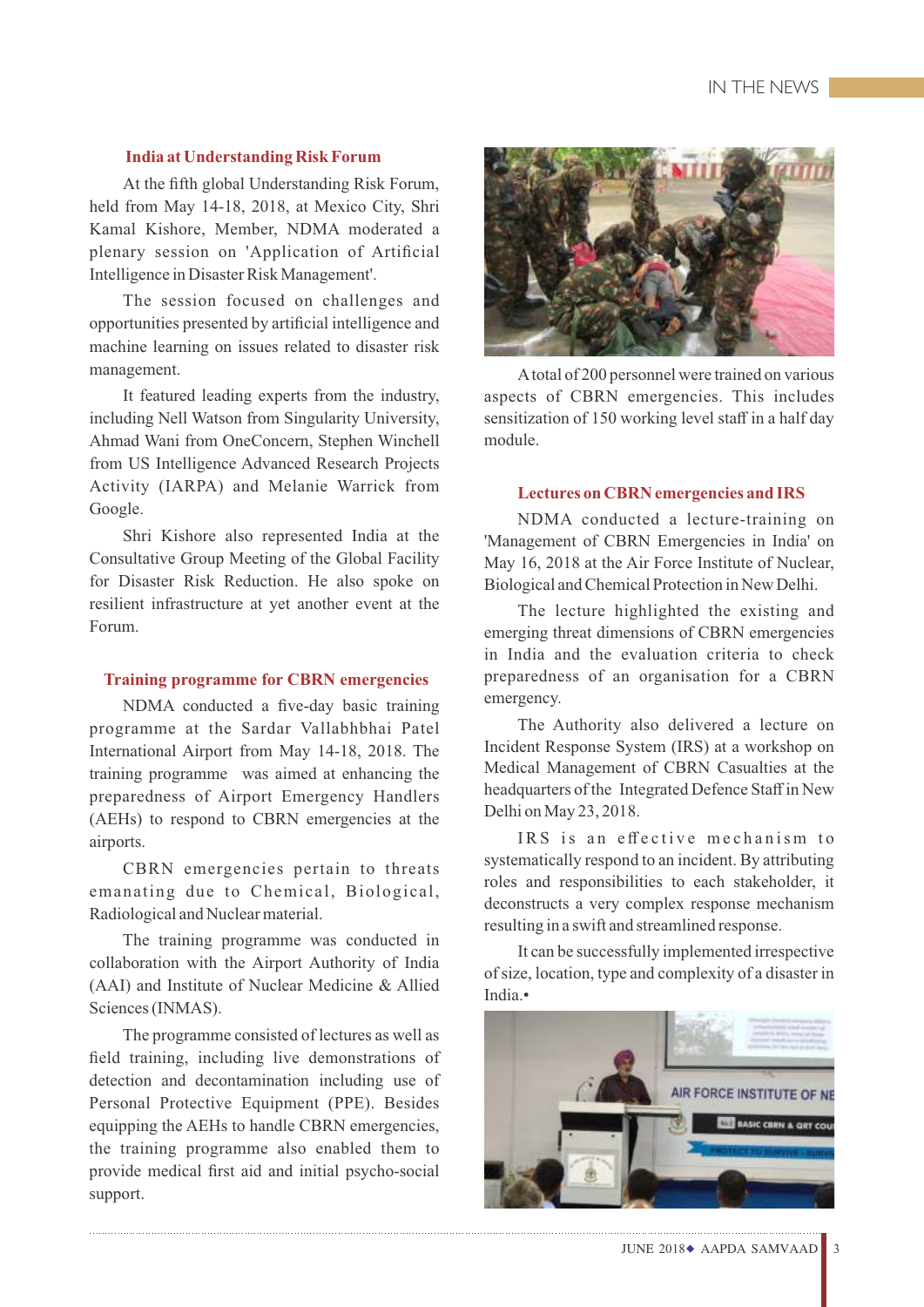# **LIGHTNING**

If ightning strikes are common in India during the monsoon season.<br>As a majority of our population rks outdoors, especially in the rural areas. As a majority of our population works outdoors, especially in the rural areas, lightning becomes a killer. More people die due to lightning than any other disaster with at least 2,000 deaths reported every year from across the country since 2005. On April 25, 2018, lightning lashed Andhra Pradesh more than 36,000 times in a 13-hour span.

#### **Some striking facts about lightning from the Internet:**

- Contrary to popular belief, lightning can strike the same location more than once.
- Palm trees can prevent lightning deaths. As lightning usually hits the tallest object, palm trees can work as lightning rods. Besides, these trees can also protect coastal areas from storms and cyclones.
- Lightning can destroy a tree it hits but it can also help plants grow. The extreme heat it generates aids the formation of Nitrogen oxides which combine with moisture in the air and lead to nitrate rich rainfall. This is essential for growth of plants.
- Thunder cannot occur without lightning. That's because thunder is the sound caused by rapid expansion of air around lightning.
- A single bolt is around 54,000 Fahrenheit or five times hotter than the surface of the sun.
- It can release enough energy to power a 100 watt bulb for 90 days.
- Lake Maracaibo in north-western Venezuela gets the highest number of lightning strikes.
- The fear of thunder and lightning is known as keraunophobia - kerauno is thunder/lightning and phobia is fear in Greek.
- The study of lightning is called Fulminology. Benjamin Franklin was a fulminologist (read about his kite flying experiment for the internet).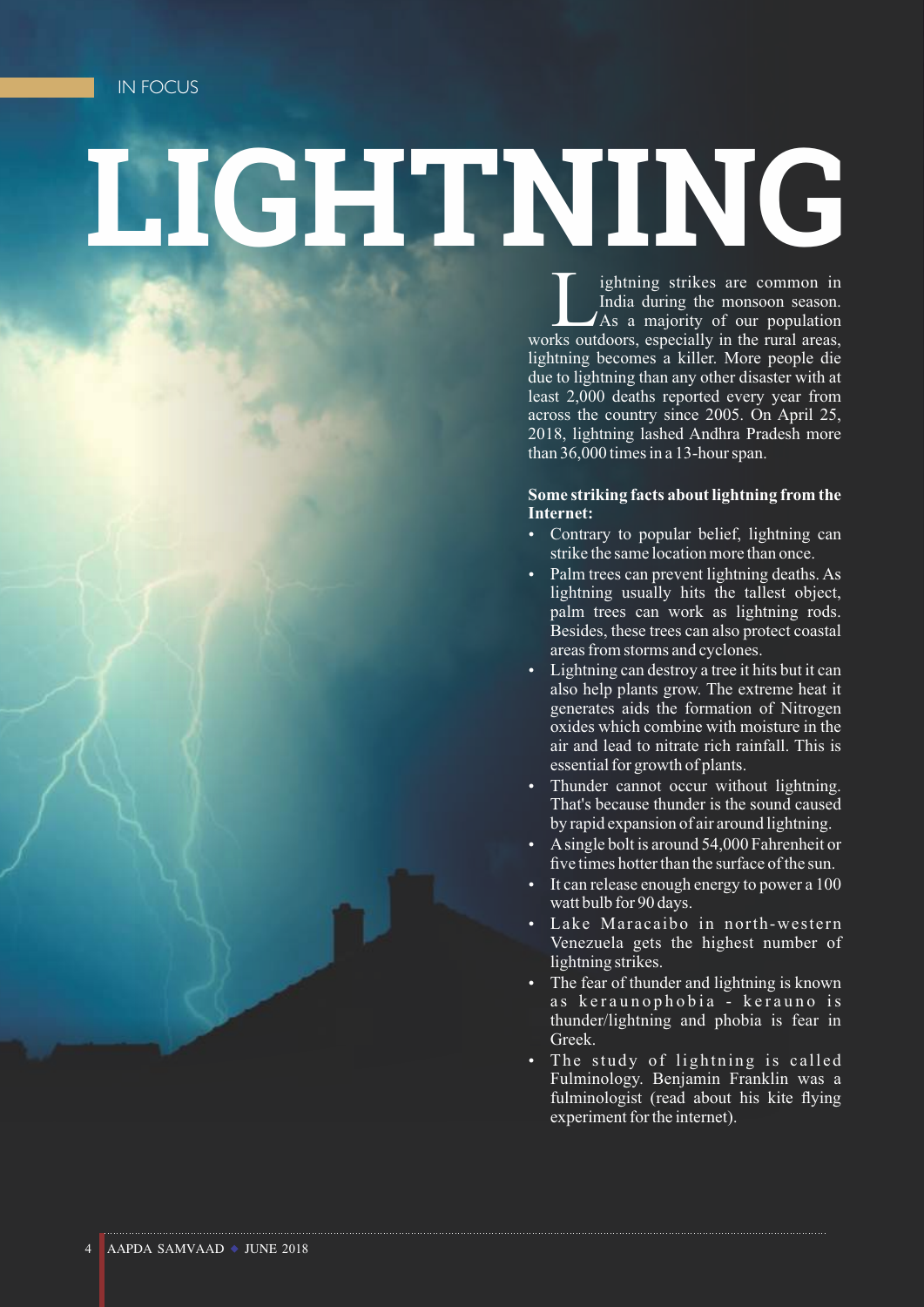### Caught in a storm outside ? Crouch to Survive a Lightning strike

Lightning likes to strike the tallest object around. Get as low as you can.

Do not lie down. This increases your surface area and chances of getting struck. Also, the electric current can move along the ground surface after striking at a point.

Put your hands over ears to minimise hearing loss from the accompanying thunder.

 If your hair begins to stand on end or your skin starts to tingle, a lightning strike is imminent. However, lightning may strike without this warning.

> Do not touch good conductors of electricity such as metals, metallic pipes, electrical systems, TV, wires, cables, water, etc. as it can give you an electric shock if lightning strikes.

Touch the heels of your feel together. If electricity from a ground strike enters through your feet, this increases the chances of the electricity going in one foot and out the other, rather than into the rest of your body.

The only thing touching the ground should be the balls of your feet. Lesser your contact with the ground, lesser are the chances of current entering your body.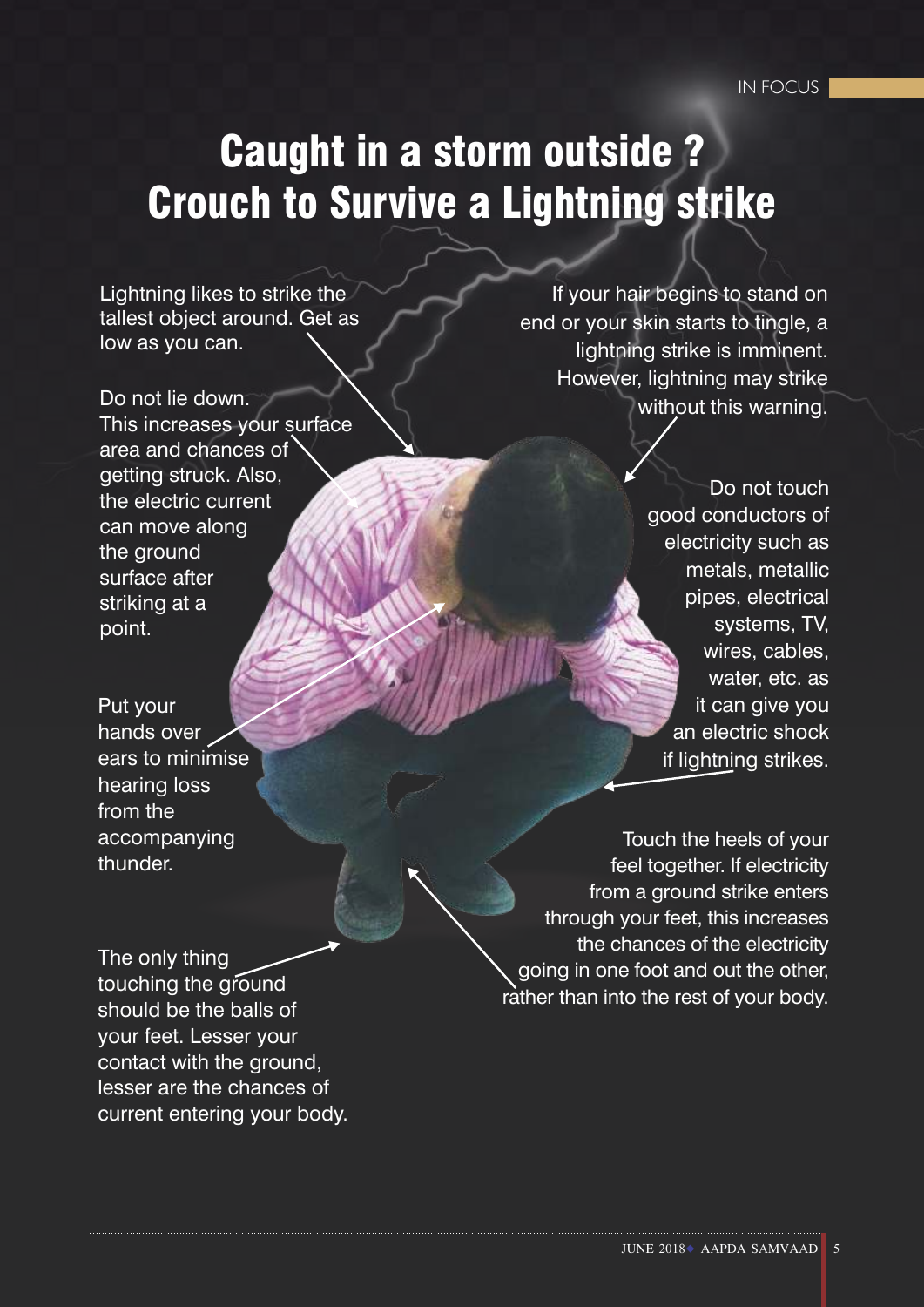## **TAMING THUNDERSTORMS**

India, an occasional thunderstorm and<br>
rainfall may provide some respite<br>
m the intense heat. However, on the intervening rainfall may provide some respite from the intense heat. However, on the intervening night of May 2-3, 2018, a ferocious thunderstorm left a trail of death and destruction over large parts of this region. It claimed 150 lives and injured 365 persons. Uttar Pradesh and Rajasthan were the most affected with maximum damage reported from Agra.

In its bulletin on April 30, 2018, India Meteorological Department (IMD) predicted severe thunderstorm activity in the next three-four days. Short-range forecast, which provides weather outlook for the next three days, predicts a probability of thunderstorms over a wide area. As it can hint at the intensity but can't predict exact time and location, the bulletin did not point to Uttar Pradesh and Rajasthan.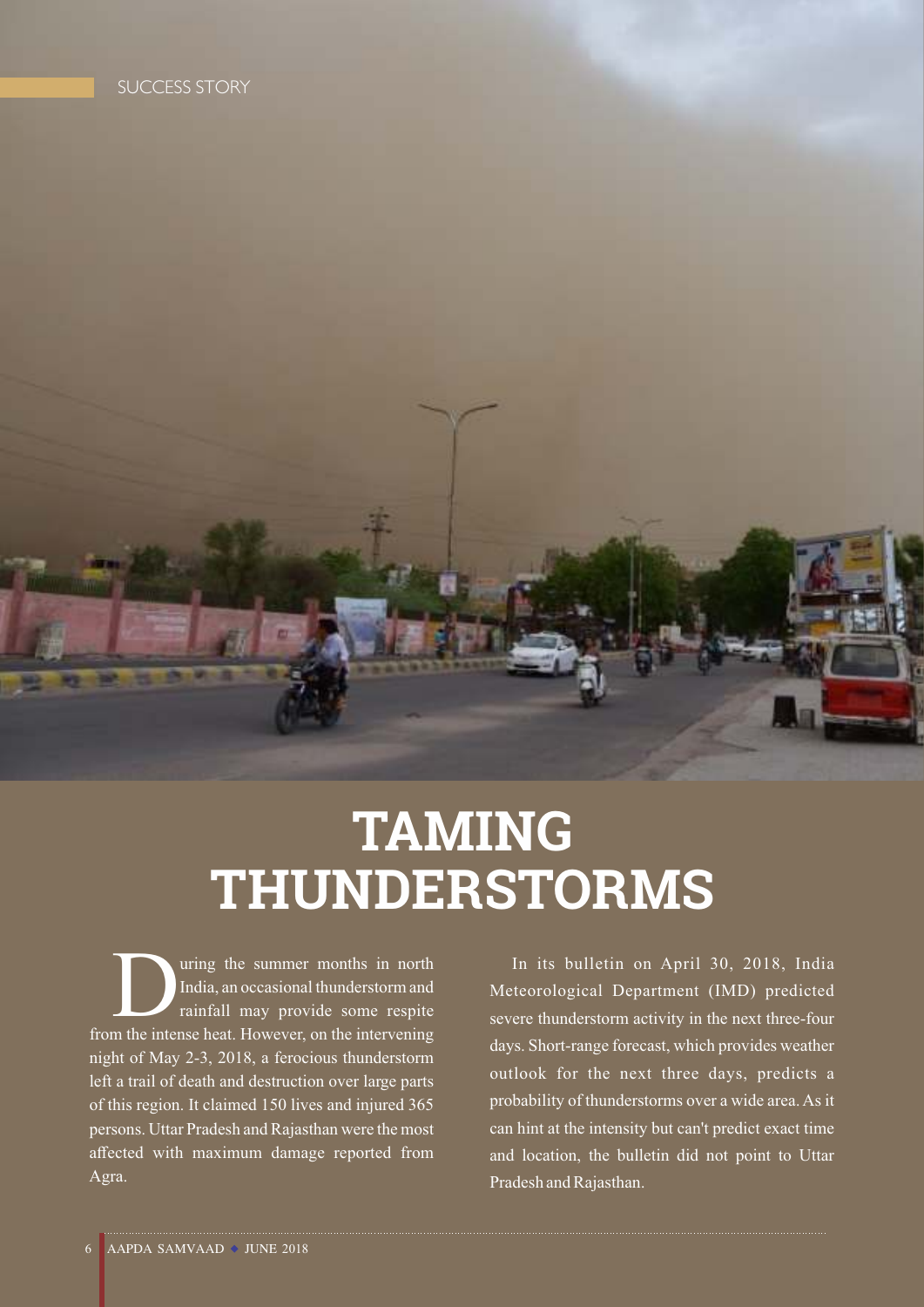"Thunderstorms cannot be predicted well in advance as they are very localised weather events and have an average lifecycle of about half to three hours," said Dr. M. Mohapatra. Specific districtlevel warnings were issued once the time and location of the thunderstorm was accurately predicted in nowcasting, which gives updates for weather conditions likely to develop in the next three hours using radars, he added.

Despite the prediction and the warning, the thunderstorm turned lethal. Did we leave a gap? "The intensity of the thunderstorms on May 2, 2018 was unusually high. As the storm struck during the night; people were asleep when kuccha houses and tin sheds collapsed leading to deaths and injuries," said Ms. Ajana, Review Office, Uttar Pradesh.

Meanwhile, the IMD, in its forecast on May 3, 2018, predicted more thunderstorms accompanied with squall in various regions in the days to come. There was no time to lose. The National Disaster Management Authority (NDMA) called a meeting of all stakeholders on May 4, 2018 to review the situation, enhance preparedness and ensure timely dissemination of early warnings. It was decided that IMD would share localised and specific warnings with the States, which would then be widely disseminated using various modes of communication such as SMSes, radio, Television and social media. The wide communication network of Doordarshan and All India Radio (AIR) would broadcast the warning messages within 15 minutes along with advisories to help people brace for the freak weather event.

*Thunderstorms are localised weather events caused by heat, moisture in air, unstable atmosphere and a trigger. Always accompanied by thunder and lightning, usually with strong wind and heavy rain.* 

*Average area over which a thunderstorm occurs 10-20 sq. km.*

*Average lifecycle of a thunderstorm 0.5-3.0 hours* 

NDMAalso circulated simple Do's and Don'ts to follow before, during and after a thunderstorm/dust storms to the States. These were further converted into local languages and widely circulated among the public for greater awareness.

These efforts paid well when a dust storm hit the National Capital on May 7 and another bout of severe thunderstorms in various States on May 13, 2018. The IMD predicted the events right, the State Government acted on the warnings and people themselves took measures to ensure their safety. Despite the severity of the incident on May 13, 2018, the number of deaths and injuries were reduced by almost half.

NDMA again reviewed early warning and preparedness measures in two meetings on May 11 and May 14, 2018.

Collaborative efforts by NDMA, IMD, State Governments, Doordarshan, AIR and other stakeholders have improved our preparedness, warning and response mechanisms to thunderstorms and dust storms.•

#### *Thunderstorms: How to help animals*

- **•** *Designate a safe area in or near your home to shelter your animals*
- *Keep your animals away from open water sources like ponds or rivers*
- *Keep your animals away from tractors and other metal farm equipments*
- $\cdot$  *Don't let your animals congregate under trees*
- *Watch them closely and try to keep them under your direct control*

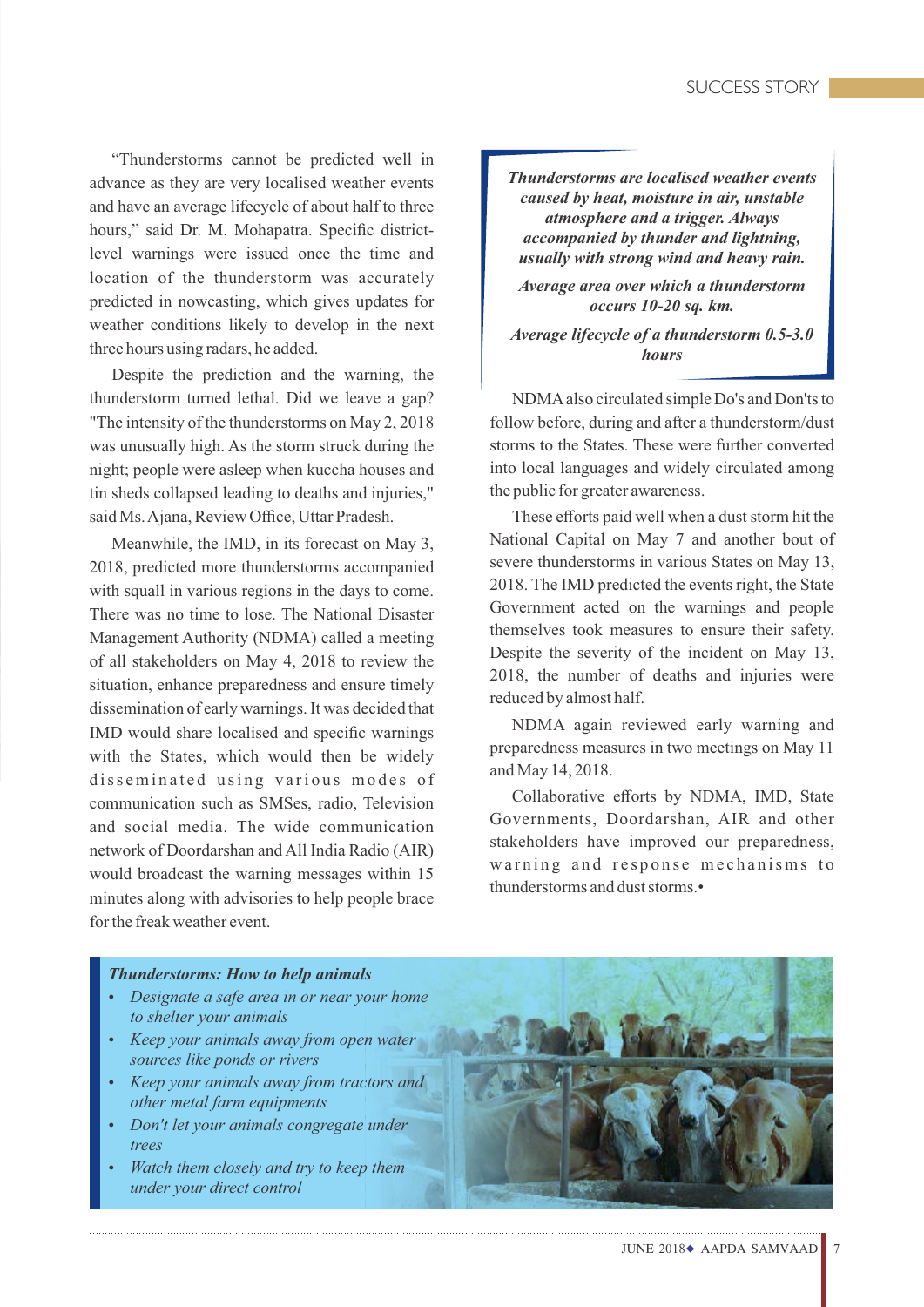# **Dr. Mrityunjay Mohapatra**



*ne thunderstorm after another kept hitting headlines the entire*<br>*last month. To know more about them, Aapda Samvaad spoke with Dr. Mrityunjay Mohapatra, who is a senior scientist at the India Meteorological Department.*



#### **Q. Thunderstorms in May this yearwere very widespread and severe. Why?**

The genesis of a thunderstorm is dependent on four factors - intense heating, moisture availability, instability in the atmosphere a trigger.

Lower level atmosphere and surface of earth should be hot. That is why thunderstorms activity is at its maximum during the summer season. Heating makes the parcel of air lighter and leads to low density of atmosphere.

If there is moisture, air becomes moist and hot, moist air is lighter than dry air and rises. As the air rises, it transfers heat from the surface of the earth to the upper levels of the atmosphere. The water vapour it contains begins to cool, releases heat, condenses and forms a cloud. The cloud eventually grows upward into areas where the temperature is below freezing and various types of ice particles can be created from freezing liquid drops.

Instability in the atmosphere is explained through lapse rate, which means change of temperature with height.

However, we don't get thunderstorms everyday

in the summer. Here, the 'trigger' comes into picture, which leads the air to move up rapidly. This triggering comes when there is a weather system. It may be a trough line, or a cyclonic circulation, or a Western Disturbance as it was this time around.

In May, frequent and intense western disturbance activity affected northwest India along with the development of associated cyclonic circulation over the region. As a result, there was more frequent and more intense thunderstorm and dust storm activity over northwest India.

#### **Q. When do thunderstorms occur in India? Why?**

Thunderstorms occur round the year in different parts of the country. However, its frequency and intensity is maximum during summer months (March to June) as the most important factor for occurrence of thunderstorms is the intense heating of the atmosphere at surface level. In addition to heating, the availability of moisture in lower levels over east and northeast India is also higher in April and May.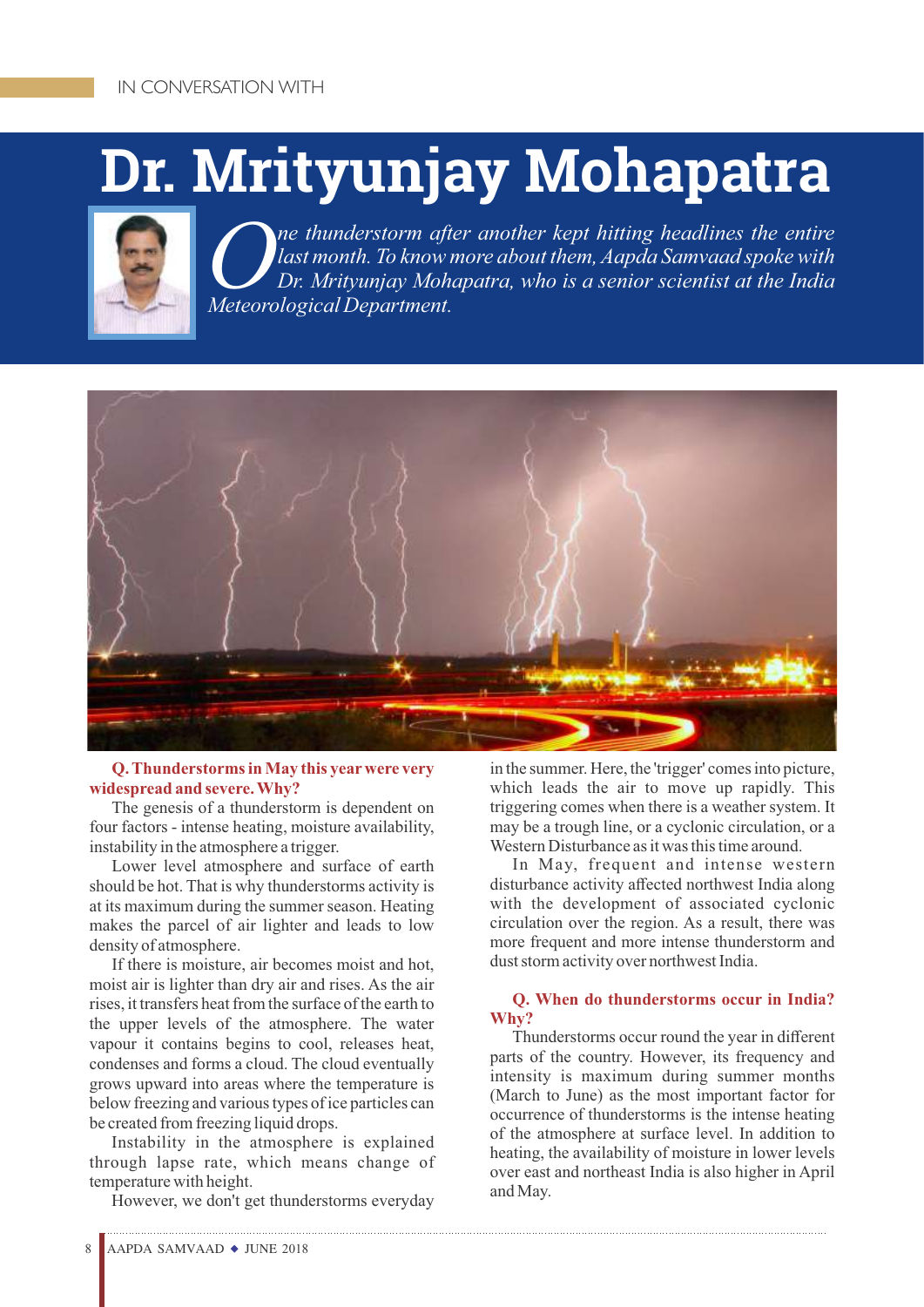#### **Q. Please explain the difference between thunderstorms, dust storms and squall?**

**Thunder storm:** Astorm characteristised by the presence of lightning and thunder, formation of squall, strong updraft and downdraft, towering cumulonimbus associated with turbulence and icing, localised heavy rain and hailstorm.

**Squall:** A sudden increase of wind speed by at least 29 kmph with the speed rising to 40 kmph or more and lasting for at least one minute.

**Dust storm:** During the pre-monsoon season, the lowest atmospheric layers have very high temperature and relatively low moisture content, which makes the thunderstorms have high bases above the ground in the order of 3-4 km. As the ground remains dry over long periods, there is plenty of loose and fine dust available. These factors enable the severe thunderstorms of northwest India to generate dust storms. They are usually brief but can drastically reduce visibility and cause property damage and injuries.

#### **Q. How does IMD forecast such incidents? How precise is this forecast?**

Thunderstorm is a small-scale phenomenon and has a life cycle of up to only three hours. It has a dimension of up to 20 km to 30 km, and therefore, its detection is difficult. Automatic weather stations (AWS) provide some basic parameters such as wind speed, wind direction, temperature, pressure etc.

The second tool is a satellite, but it is watching from 36,000 km height. It takes about half an hour to capture the image and another half an hour to process the data. So, by the time someone sees the satellite imagery on IMD's website, it is already one hour late. Hence, a satellite cannot capture the initiation of thunderstorm unless it is a large-scale thunder activity.

The third tool is Doppler Weather Radar, which takes an observation every 10 minutes and can find out the occurrence of thunderstorms. Therefore, for better monitoring, we need a wider network of radars in the country.

To forecast thunderstorms, we utilise current weather observations from our observatories, automatic weather stations, satellite observation, and radars to define what is happening where in case of thunderstorms. Any observational instrument doesn't give a forecast. We have to develop expert tools to provide forecast based on these observations. And, for this, some statistical software is used that go for extrapolation. But statistical software has limitations.

We cannot predict occurrence and intensity of

thunderstorms from numerical models well in advance. At present, we have a global model with a resolution of 12 km and a regional model with resolution of 3 km. With these models, we can predict the area of occurrence broadly 3-5 days in advance.

Apart from these two models, there are some more models of other countries - a total of 10 models - that are taken into consideration every day at 10.30 AM by the IMD. All our forecasters across the country examine and discuss the output of these models through a video conference daily from 10.30 AM to 12 noon.

Based on consensus, we go for five days (120 hours) forecast. This is a general forecast issued four times in a day from our head office in Delhi and twice a day from our State offices. This forecast gives potential area for warning and is meant for preparedness and not immediate warning.

#### **Q. How are immediate warnings issued then?**

On the day of occurrence, when we find out about certain developments, we start nowcasting. Nowcasting is valid for the next two to three hours, thus it gives only a limited lead-time. This nowcast, which is at the district level, is provided to relief commissioners, state control rooms, district collectors, disaster management units etc. This alert is specific for a district.

The five-days forecast is for a meteorological subdivision. Nowcast is more specific and issued for a district with time of occurrence, intensity, wind speed etc. Nowcasting is issued any time when we are expecting a severe weather event.

#### **Q. How are these warnings disseminated to the public?**

At present, IMD does not issue nowcasting bulletin to the general public. However, in a recent meeting, it was decided by the NDMA that as soon as IMD issues any severe weather warning, it would be flashed to the mobile phone service providers so that it reaches the maximum number of people.

IMD, through its State-level offices, issues SMS-based alerts/warnings to All India Radio stations and Doordarshan for immediate broadcast/telecast to general public.

Besides, private TV channels and FM radio also communicate weather alerts and warnings to the common man.

*Please visit NDMA's blog, www.ndmablog.in, for the detailed interview.* •